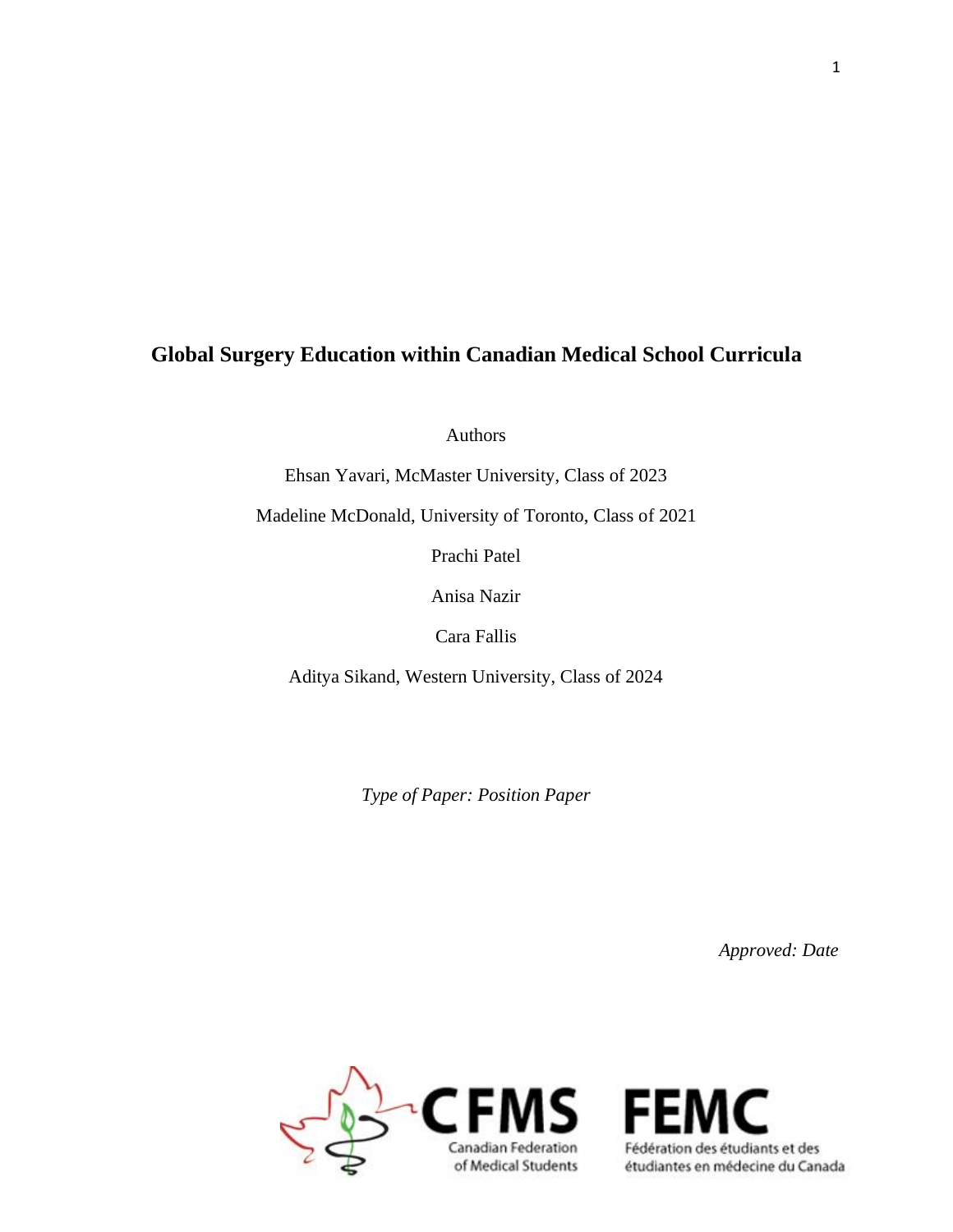# 2 **EXECUTIVE SUMMARY**

# **Global Surgery Education within Canadian Medical School Curricula**

étudiantes en médecine du Canada

**Date April 6, 2022 POSITION PAPER** 

of Medical Students

#### Summary of Position

The emerging field of global surgery is a branch of global health that is gaining interest across the world. Over 5 billion individuals do not have access to safe and affordable surgical and anesthetic care (1). One of the main actionable components of tackling this inequity involves educating the international workforce to promote longlasting change in these communities (1). Despite this growing need, global surgery education and training is lacking amongst North American students (2-7). Likewise, Canadian surgery residency programs have minimal formal curricula addressing global surgery and program directors rank global surgery as having little importance within their programs (3,4). Hence, the main objectives of this position paper are to advocate for the formation of formal global surgery curricula within all levels of Canadian Medical education, recommend for the expansion of global surgery elective opportunities, and recommend for institutional support for global surgery programs within residency. The CFMS aims to pave a pathway towards global surgery education within Canada so that future students may help train the surgical workforce of low- and middle-income countries as well as rural and indigenous communities within Canada.

#### **RECOMMENDATIONS**

#### Recommendation 1

The CFMS recommends the formation of formal global surgery curricula, promotion of conferences, expansion of research, expansion of advocacy, and expansion of elective opportunities.

#### Recommendation 2

The CFMS recommends the expansion of global surgery programs in residency while ensuring protected time, funding, and institutional support for participation in global surgery electives.

#### **SUPPORTING EVIDENCE & RATIONALE**

#### Supporting evidence for Recommendation 1

Canadian and international medical students are interested in global surgery but are dissatisfied with the opportunities available within their formal curriculum. The majority of their exposure comes from non-medical school resources. Conferences have shown to improve such exposure. Moreover, global health opportunities for medical students offer unique experiences that allow for familiarization with global health, enhancement of cultural competencies, and provide increasing interest towards the field.

#### Supporting evidence for Recommendation 2

Despite growing interest towards global surgery amongst residents, there are limited programs that explore the field. Those residency programs that do offer global surgery electives have issues with providing adequate funding, support, and protected time for such ventures. Engagement and satisfaction would increase if these issues are addressed.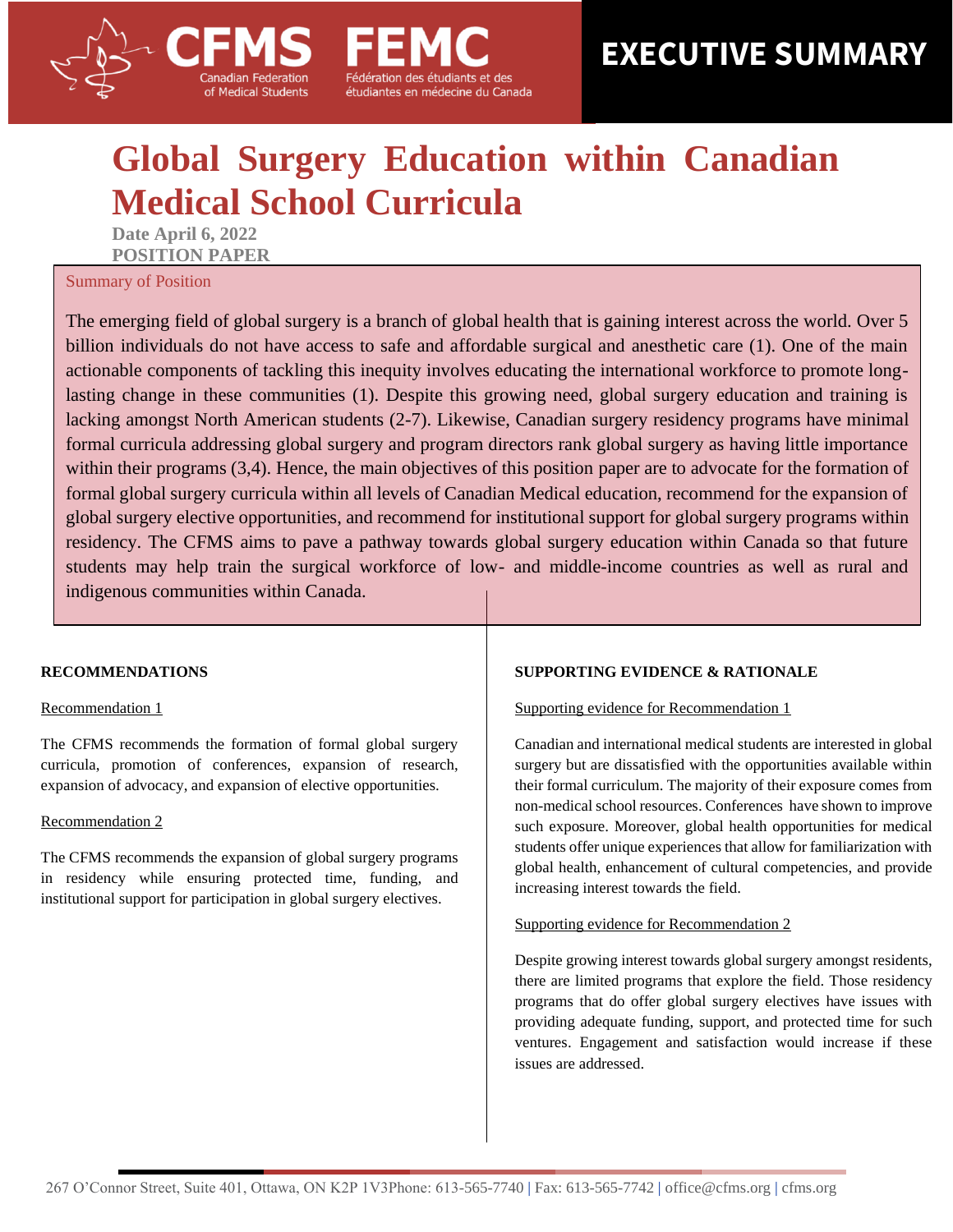## **INTRODUCTION & BACKGROUND**

Global surgery is a "field that aims to improve health and health equity for all who are affected by surgical conditions or have a need for surgical care, with a particular focus on underserved populations in countries of all income levels, as well as populations in crisis, such as those experiencing conflict, displacement, and disaster (1)." This field is emerging as a critical component of global health and is rapidly gaining support across the world.

According to The Lancet commission's 2015 report, over 5 billion individuals do not have access to safe and affordable surgical care (1). Likewise, the expenditure for such care is vast and places significant strain on the limited resources of low- and middle-income countries (LMICs) (1). Millions of necessary operations remain unanswered every year due to the inequities and inequalities that these countries face. Hence, the five suggested priorities that may be acted upon to decrease these inequities include: improving infrastructure, educating and supporting the international workforce, improving service delivery, helping with financing, and improving information management (1).

As a high-income country, Canada is in a privileged position to work towards reducing the gap in necessary surgical, anesthetic, and obstetric care both within our country and in LMICs. The inclusion of medical students and trainees in global surgery discussions and interventions is critical to scale-up efforts towards capacity-building in such surgical care. Hence, the CFMS aims to tackle these inequities by educating and supporting the international workforce to ensure long-lasting change within these communities.

Although there is rising interest amongst Canadian medical students and residents to be involved in global health and global surgery, there are limitations in the necessary education, skills, and training to address this growing need. For example, following a survey of Canadian Medical students who participated in the 2011 Bethune Round Table, there was significant dissatisfaction amongst medical students with regards to their current global surgery education and opportunities (2). At the same time, Canadian surgical residency programs are limited in their exposure to global surgery education and opportunities as well (3,4). Moreover, the lack of global surgery education with the medical education system is not limited to Canada (5–7). As a result, the goal of this paper is to bring global surgery into the spotlight of Canadian medical education to help pave the way for Canadian involvement within this sphere of global health.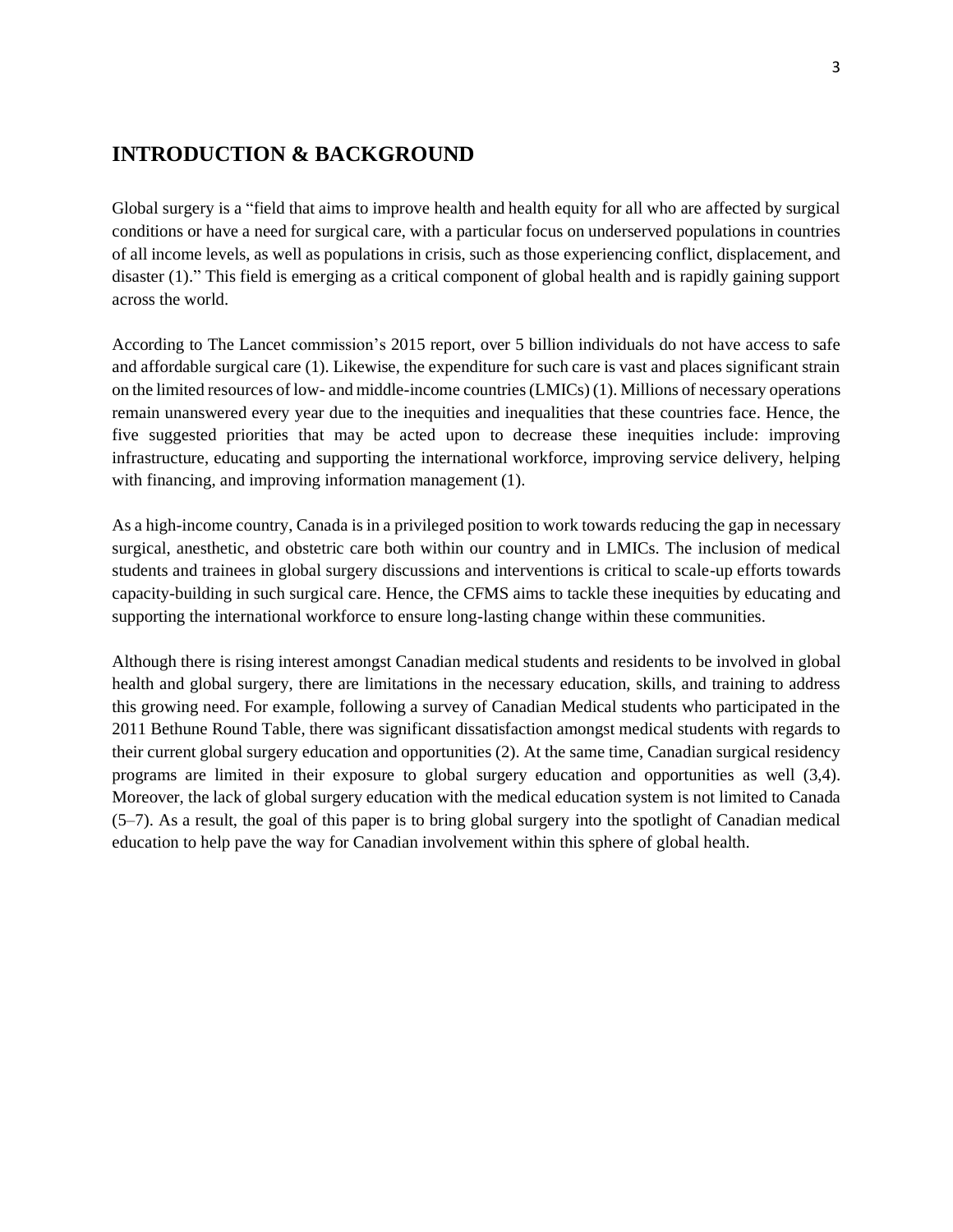# **KEY PRINCIPLES**

- 1. Global surgery is necessary to address inequities and inequalities faced by LMICs and underserved areas in Canada.
- 2. As a high-income country, Canada is in a privileged position to work to reduce the gap in necessary surgical, anesthetic, and obstetric care both within our country and within low- and middle-income countries.
- 3. There is growing interest and demand for global surgery education amongst medical students and residents which would help address the aforementioned inequities, however, such formal training and opportunities are lacking.
- 4. There is a lack of funding, protected time, and institutional support for residents and in some instances, physicians, for participating in global surgery.
- 5. Increasing access to global surgery education along with proper funding and protected time for medical students and residents will help train Future Canadian physicians to in-turn empower the workforces of LMIC and underserved Canadian areas to reduce the inequities and inequalities of surgical access.
- 6. Ultimately, such education initiatives will reduce the gap in care through academic partnerships, educational and research opportunities, and bilateral support where trainees from LMICs are also prioritized.

# **RECOMMENDATIONS**

## **1. The formation of formal global surgery curricula, promotion of conferences, and expansion of elective and research opportunities**

**Concern 1:** Interest in global surgery is increasing amongst Canadian medical students yet this has not been addressed by adequate global surgery education within the undergraduate medical education curriculum

**Concern 2:** Despite the benefits of global surgery clerkship electives, there is minimal research examining such electives and their availability within Canadian medical schools

**Recommendation 1:** Undergraduate Medical Education administrations should incorporate formal global surgery education opportunities within pre-clerkship and clerkship curricula.

**Recommendation 2:** Undergraduate medical education administrations should promote, support, increase funding, and raise awareness to global surgery conferences.

**Recommendation 3:** Canadian medical schools should expand the availability of global surgery electives for senior clerks, collect data, and publish research articles examining the production of such electives. They should ensure that such electives are ethical so that senior clerks are not overstepping their level of competence.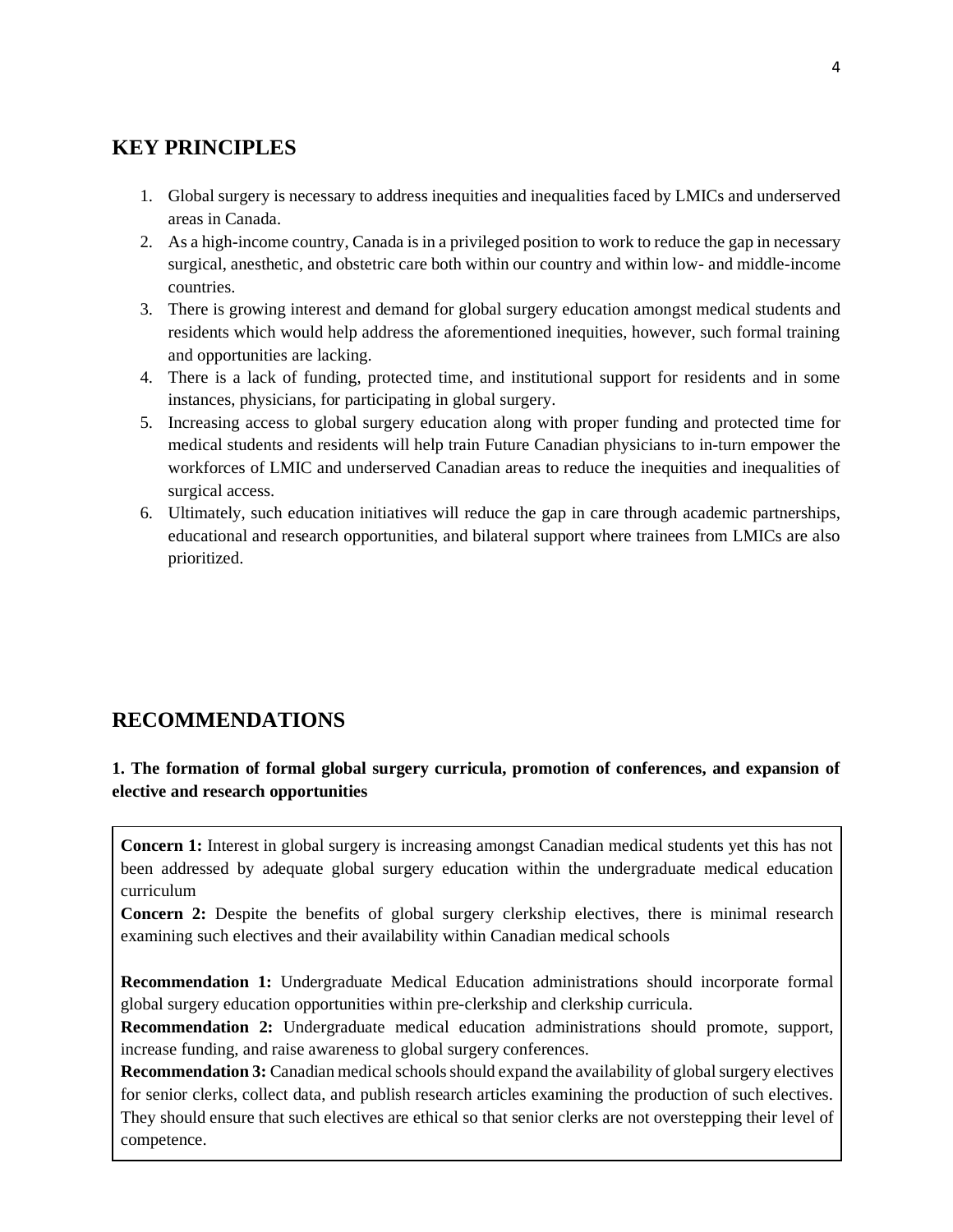#### Supporting Evidence & Rationale

Global health is one major branch of the CFMS mission designed to address the growing need for coordinated programming and collaboration regarding health equity and social justice in Canada and abroad. Global surgery is an emerging field within the broader scope of global health, and the CFMS' and Canadian medical education system's position regarding this area remains largely unexplored.

Despite growing demands for global health amongst students, Canadian medical school curricula regarding global health are disjointed and inadequate to address such needs. Specifically, Canadian medical schools vary widely in their approach to global health and there is no consensus on the material their curricula should cover, global issues to be taught, how much training is needed, or what constitutes adequate global health exposure in terms of elective opportunities (8). An analysis of global health concentrations in Canadian medical schools also indicated that the majority of schools have yet to develop formally structured concentration programs as well (9). As an emerging subfield of global health, global surgery equally has not yet been incorporated into medical education.

While these studies were published 14 and 7 years ago, respectively, this issue has only prevailed, especially within the context of global surgery. To illustrate, one study following the 2011 Bethune Round Table demonstrated that medical students were strongly dissatisfied in their learning of global surgery (2). The Bethune Round Table is an international conference held annually in Canada which addresses global surgery issues within LMICs. Similar to the global health study, medical students felt as though their exposure to global surgery was greatly limited within formalized medical education (2). However, they found that participation within the conference greatly elevated their knowledge with regards to the field (2). Thus, raising awareness to such global surgery conferences and providing opportunities for students to attend will help reduce the gap in global surgery education. It is pertinent to note that global surgery encompasses increasing access to underserved communities, including northern, rural, and indigenous communities within our own country. Post-operative outcomes were found to be worse for indigenous Peoples in Canada and they encounter greater barriers in accessing surgical procedures (10). Yet, similar to before, students report strong interest in Indigenous health but feel that their education and preparation in working in such communities is severely lacking (11). As a result, it is important for Canadian medical schools to create formalized curricula that raises awareness and educates students on the role of global surgery internationally and within underserved communities in Canada.

These perspectives are not only prevalent amongst Canadian medical students but they are present amongst North American and international medical students. In an American study spanning 18 medical schools, 66% of medical students expressed interest in global surgery, yet 79% reported that global surgery was rarely addressed in their curricula (7). Similarly, an international survey of medical students demonstrated that interest is high amongst medical students, however, their exposure is limited (6). In fact, participants relied on non-medical school resources to gain exposure to the field. Moreover, knowledge gaps exist regarding global surgery. For example, John Hopkins medical students perceived surgical care as the least preventative and cost-effective measure compared to other global health measures, contrary to literature and evidence (1,5). As a result, it is key to address the lack of global surgery education with Canada by forming a standardized curricula within undergraduate medical education, promoting conferences and other learning opportunities, and paving a pathway to not only help Canadian students, but North American and international students as a whole.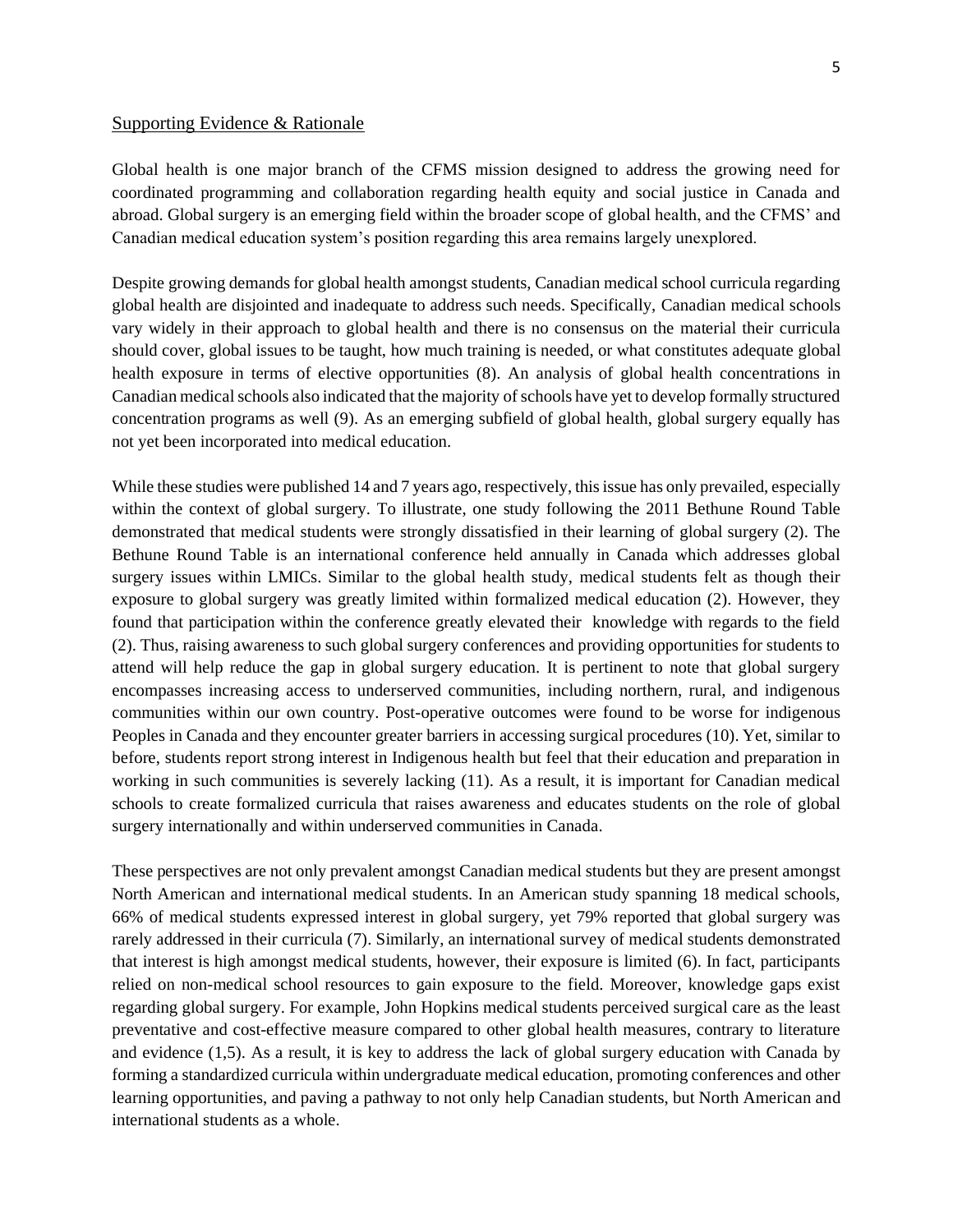While some studies have explored global surgery education, research studies are lacking with respect to the availability of global surgery electives within preclerkship and clerkship settings in Canada. Global health electives for medical students offer unique experiences that allow for familiarization with global health, enhancement of cultural competencies, and provide increasing interest towards the field (12,13). Hence, it is important that Canadian medical schools expand their offerings of global surgery electives and alternatives for senior medical students while also researching and publishing various elective strategies for future classes and beyond.

## **2. Expansion of global surgery programs in residency while ensuring protected time, funding, and institutional support for participation in global surgery electives**

**Concern 1:** Despite growing interest in global surgery by Canadian residents, there is a lack of adequate global surgery training, formal global surgery programs, and awareness of global surgery elective opportunities

**Concern 2:** While resident physicians would like to participate in global surgery electives, there are major barriers to participation due to time constraints, financial concerns, and lack of institutional support

**Recommendation 1:** Postgraduate residency programs should expand formation of global surgery programs to increase training in global surgery while raising awareness to electives available.

**Recommendation 2:** Residency programs should ensure protected time for partaking in global surgery electives without sacrificing their vacations, provide adequate funding for such ventures, and ensure that their residents are supported throughout the process.

## Supporting Evidence & Rationale

Formal global surgery programs are limited within residency training, and postgraduate medical education regarding global surgery is lacking as well despite high interest amongst Canadian residents. Of 17 general surgery residency programs within Canada, only 3 institutions have formal curricula in global surgery while 9 have an Office of Global Surgery (3). At the same time, Program Directors (PDs) ranked global surgery as of little importance to their programs (3). Likewise, there is a lack of specialized global health training within Canadian obstetrical and gynecological programs (4). Furthermore, despite high interest in global surgery, surveyed Canadian neurosurgery residents had low participation in global neurosurgery initiatives. Notably, they felt that participation and knowledge could increase if there were a formal global neurosurgery program created within their residency program (14). Hence, similar to undergraduate medical education, postgraduate exposure to global surgery is limited and the formation of formal global surgery programs within each residency program can help to bridge this gap.

While it is important to expand global surgery programs, residents indicate that there are various barriers to such electives aside from availability. These include time constraints and financial support (14–17). When surveyed, neurosurgery, general surgery, and orthopedic surgery residents report that there is a lack of time for participating in such electives (14,17). A minority of trainees use their vacation time to participate in global surgery electives (14,17). Likewise, neurosurgery and otorhinolaryngology residents often use personal funds to cover their expenses when participating in LMIC electives (14,15). This is not exclusive to Canadian residency programs. One study of Yale residents and faculty demonstrated similar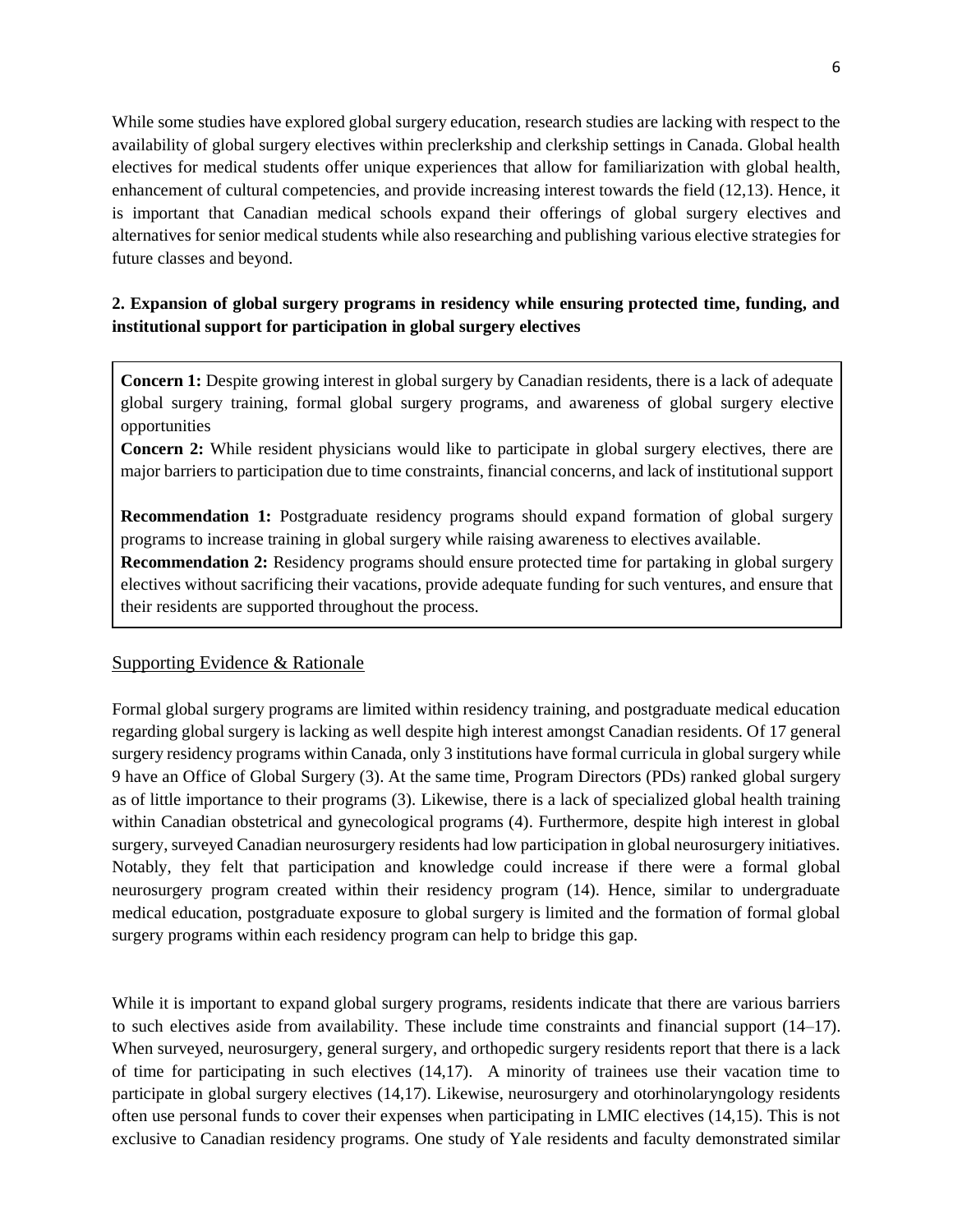barriers to participation in global surgery electives: citing lack of funding, protected time, and institutional support for such activities as barriers (16). These findings indicate that it is important not only to expand global surgery programs, but to ensure that proper funding, protected elective time, and institutional support is in place to promote global surgery within residency.

# **ADVOCACY PLAN & FOLLOW-UP STRATEGY**

## *Immediate Follow-Up Plan*

The major advocacy targets and/or stakeholders required for the implementation of this paper include **medical school deans** and **residency program directors**. The immediate follow-up plan would consist of:

- 1. Surveying Canadian medical students and residents to assess their perspectives on the adequacy of global surgery education and training that they receive.
- 2. Surveying Canadian medical school deans and residency program directors (surgery, anesthesia, OB/GYN) with regards to their perspectives on global surgery and the availability of such electives within their school and residency programs.

## *Long-Term Implementation Strategy*

#### 1 year goal & action plan:

- 1. Use prior survey results to advocate for increasing global surgery opportunities and electives within undergraduate and postgraduate studies while ensuring such opportunities are ethical in nature
- 2. Track the number of publications and research articles addressing global surgery education within Canada to evaluate if any change has been made to opportunities and funding in the field
- 3. Annually track the number of schools engaging in formal global surgery curricula within preclerkship, clerkship, and postgraduate studies
- 4. Annually track the number of global surgery conferences being offered in Canada and survey students who attend such conferences

#### 2-5 year goal & action plan:

- 1. Bi-Annually repeat prior surveys regarding medical student and resident perspectives on global surgery and improve upon implementation and advocacy as needed
- 2. As global surgery curricula becomes more formalized, advocate for the establishment of partnerships between NGOs, LMIC government entities, and residency programs to allow for opportunities to train the surgical workforce of LMIC
	- a. This is the ultimate goal of providing global surgery education within Canada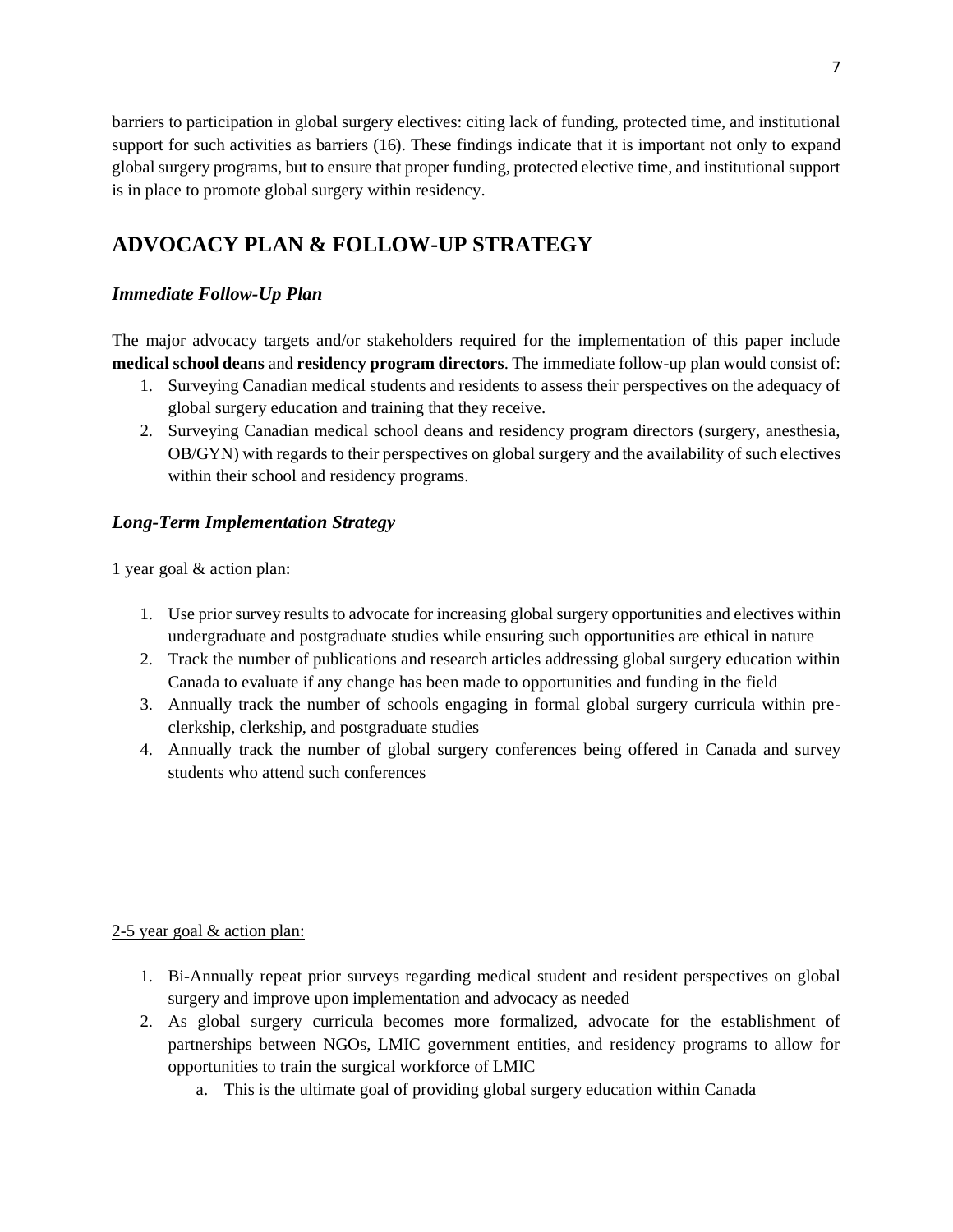## **CONCLUSION**

As a high-income country, Canada is in the privileged position to help local underserved populations and LMIC by educating their surgical workforce. Despite growing interest in global surgery, medical students and residents lack the necessary skills and education to address this need. The goal of this paper is to help lay the foundation for a formal global surgery curriculum within Canadian medical schools to increase exposure and interest in the field. Likewise, the goal of this paper is to advocate for increased awareness, funding, and institutional support for global surgery electives within residency.

Given the state of Canadian global surgery education, emerging physicians are unable to meet the Lancet's goals of training the international surgical workforce. By addressing the root of the problem, the CFMS hopes to create foundational skills that will cause early exposure, creation of partnerships, and layered education that will eventually lead to the country using its position to help those in need. However, this will not be possible without formal programs due to the danger of inexperienced physicians causing more harm than good. Hence, the CFMS would like to present this position paper as the first of its kind in the field of global surgery to lay the groundwork for global surgery education within Canada.

# **ACKNOWLEDGEMENTS**

We would like to acknowledge the following individuals and/or organizations for their support in the preparation of this document:

Canadian Global Surgery Trainees' Alliance (CGSTA)

# **COMMUNITY RESOURCES**

1. Canadian Global Surgery Trainees' Alliance (CGSTA), https://www.cgsta.org/, cgstaglobalsurgery@gmail.com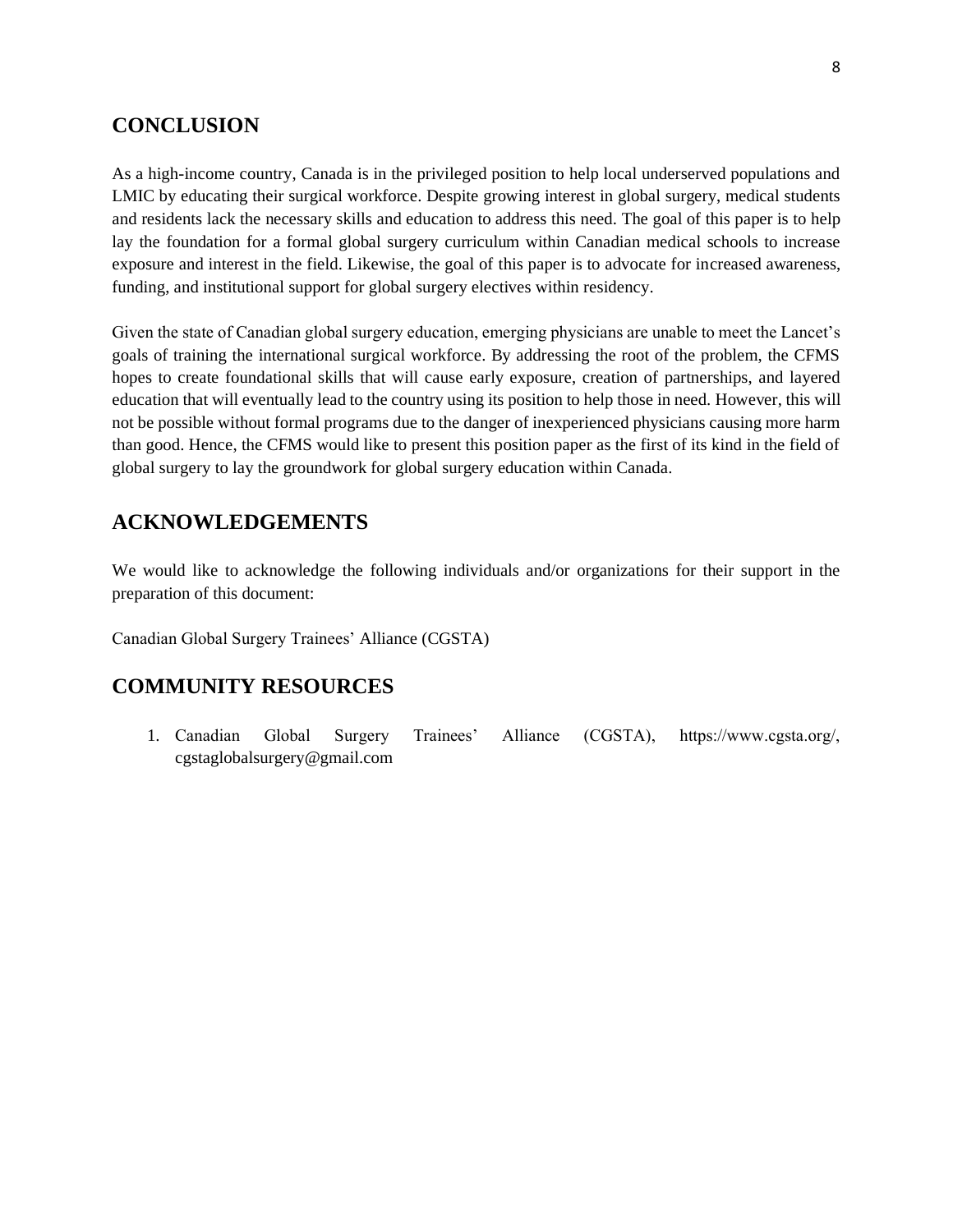## **REFERENCES**

- 1. Meara JG, Leather AJM, Hagander L, Alkire BC, Alonso N, Ameh EA, et al. Global Surgery 2030: evidence and solutions for achieving health, welfare, and economic development. Lancet. 2015;386(9993):569–624.
- 2. Gosselin-Tardif A, Butler-Laporte G, Vassiliou M, Khwaja K, Ntakiyiruta G, Kyamanywa P, et al. Enhancing medical students' education and careers in global surgery. Can J Surg [Internet]. 2014 Aug;57(4):224–5. Available from[: https://pubmed.ncbi.nlm.nih.gov/25078923](https://pubmed.ncbi.nlm.nih.gov/25078923)
- 3. Yibrehu B, Kancherla R, Azzie G. Global Surgery Opportunities in Canadian General Surgery Residencies: A Cross-Sectional Study. J Surg Educ [Internet]. 2020;77(5):1186–93. Available from: <https://www.sciencedirect.com/science/article/pii/S1931720420300921>
- 4. Sorouri K, Roa L, Chong L, Saleh A. A review of obstetrics & gynecology training objectives for a novel global surgery fellowship program. J Obstet Gynaecol Canada [Internet]. 2020 May 1;42(5):692. Available from:<https://doi.org/10.1016/j.jogc.2020.02.101>
- 5. Mehta A, Xu T, Murray M, Casey KM. Medical Student Perceptions of Global Surgery at an Academic Institution: Identifying Gaps in Global Health Education. Acad Med. 2017 Dec; 92(12): 1749–56.
- 6. Bandyopadhyay S, Kanmounye US, Madani KS, Beltrano J, Isa MA, Ooi RYK, et al. International Survey of Medical Students Exposure to Relevant Global Surgery (ISOMERS): A Cross-Sectional Study.WorldJ Surg [Internet]. 2022; Available from[: https://doi.org/10.1007/s00268-022-06440-0](https://doi.org/10.1007/s00268-022-06440-0)
- 7. Scott EM, Fallah PN, Blitzer DN, NeMoyer RE, Sifri Z, Acker R, et al. Next Generation of Global Surgeons: Aligning Interest With Early Access to Global Surgery Education. J Surg Res [Internet]. 2019;240:219–26. Availablefrom[:https://www.sciencedirect.com/science/article/pii/S0022480419301313](https://www.sciencedirect.com/science/article/pii/S0022480419301313)
- 8. Izadnegahdar R, Correia S, Ohata B, Kittler A, ter Kuile S, Vaillancourt S, et al. Global health in Canadian medical education: current practices and opportunities. Acad Med. 2008 Feb;83(2):192– 8.
- 9. Watterson R, Matthews D, Bach P, Kherani I, Halpine M, Meili R. Building a Framework for Global Health Learning: An Analysis of Global Health Concentrations in Canadian Medical Schools.AcadMed[Internet].2015;90(4).Availablefrom: [https://journals.lww.com/academicmedicine/Fulltext/2015/04000/Building\\_a\\_Framework\\_for\\_Glo](https://journals.lww.com/academicmedicine/Fulltext/2015/04000/Building_a_Framework_for_Global_Health_Learning_.29.aspx) [bal\\_Health\\_Learning\\_.29.aspx](https://journals.lww.com/academicmedicine/Fulltext/2015/04000/Building_a_Framework_for_Global_Health_Learning_.29.aspx)
- 10. McVicar JA, Poon A, Caron NR, Bould MD, Nickerson JW, Ahmad N, et al. Postoperative outcomes for Indigenous Peoples in Canada: a systematic review. Can Med Assoc J [Internet]. 2021May17;193(20):E713LP-E722.Availablefrom: <http://www.cmaj.ca/content/193/20/E713.abstract>